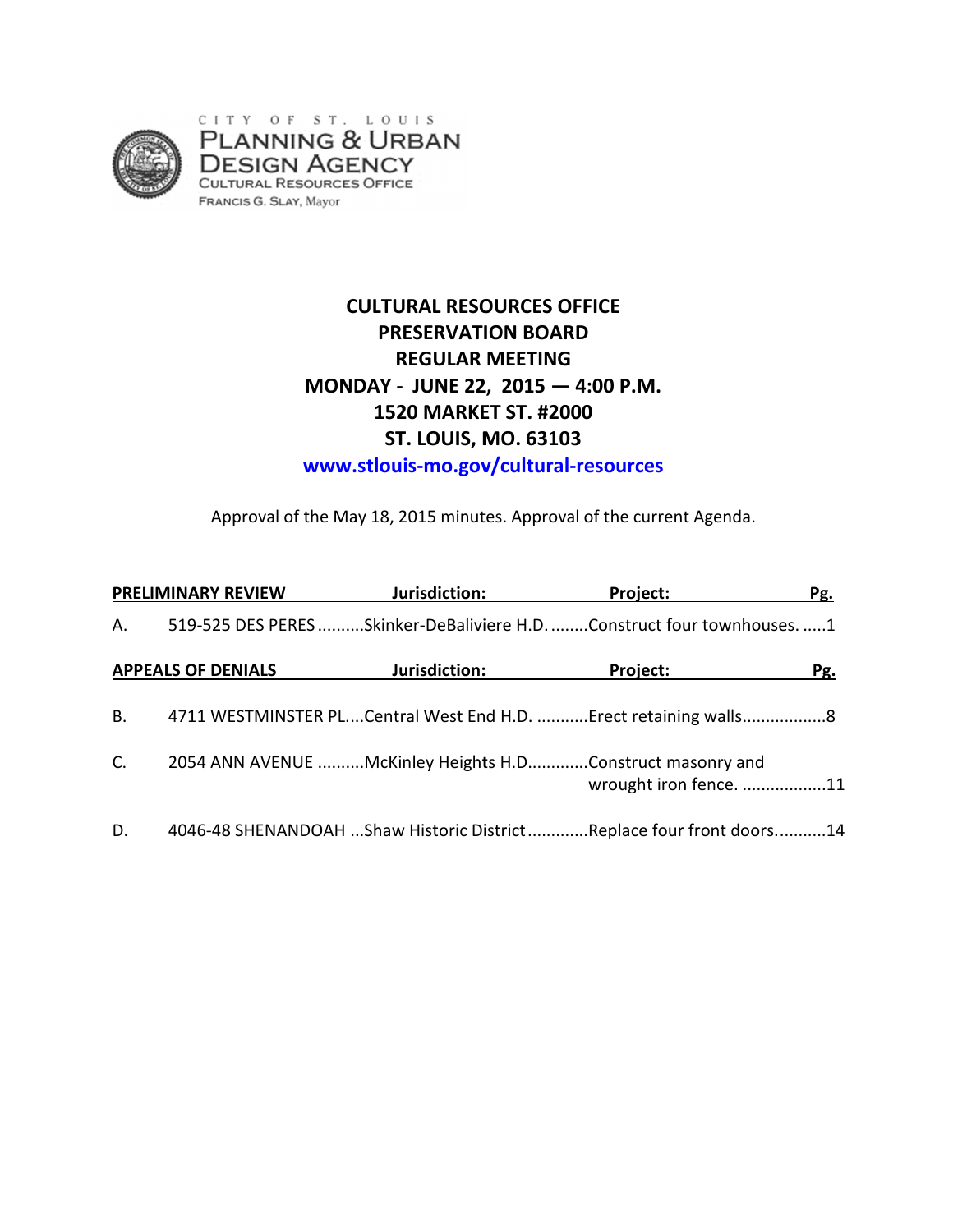

CITY OF ST. LOUIS **PLANNING & URBAN DESIGN AGENCY** CULTURAL RESOURCES OFFICE FRANCIS G. SLAY, Mayor

#### **A.**

| DATE:         | June 22, 2015                                                                |
|---------------|------------------------------------------------------------------------------|
| ADDRESS:      | 519-525 Des Peres Avenue                                                     |
| ITEM:         | <b>Preliminary Review: Construction of four townhouses</b>                   |
| JURISDICTION: | Skinker-DeBaliviere Catlin-Tract Certified Local Historic District - Ward 28 |
| STAFF:        | Betsy Bradley, Cultural Resources Office                                     |



**519-525 DES PEES AVENUE** 

#### **APPLICANT:**

Skinker-DeBaliviere Community Housing Corporation

#### **RECOMMENDATION:**

That the Preservation Board grant preliminary approval for the proposed new construction only with the condition that the proposed materials and colors be adjusted to reflect more compatibility with the historic district and meet the intent of the standards.

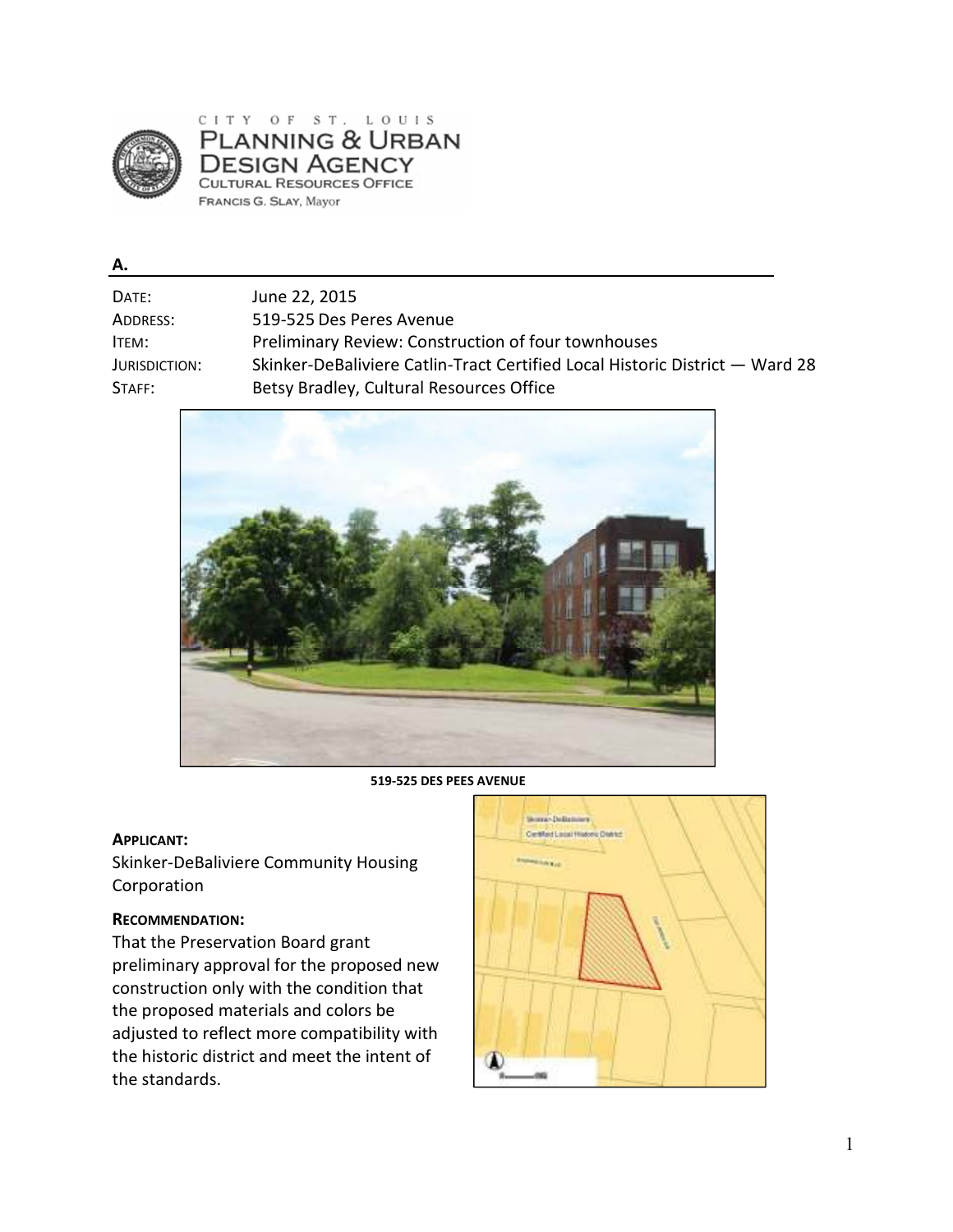### **THE PROJECT**

The applicant proposes to construct a group of four townhouses known as the Walker Townhomes on a vacant parcel on the west side of Des Peres Avenue.

## **RELEVANT LEGISLATION:**

Excerpt from Skinker-DeBaliviere-Catlin Tract-Parkview Historic District Ordinance #57688:

# RESIDENTIAL APPEARANCE STANDARDS

2. Structures: New Construction or alterations to existing structures. All designs for new construction or for major alterations to the front of the house or premises that require a building permit must be approved by the Landmarks and Urban Design Commission, as well as by the existing approving agencies as required by City Ordinances. Standards that do not require buildings permits serve as guidelines within the district.

a. Height:

New buildings or altered existing buildings, including all appurtenances, must be constructed to within 15% of the average height of existing residential buildings on the block.

**Mostly complies. While the three-stories of the proposed building would be within a few feet of the height of nearby adjacent buildings, the four-story staircase bay that provides access to the roof and increases the height of the buildings by 10 feet does not meet this standard. The phrase "including all appurtenances" suggests that all visible components should be considered in the use of this standard.** 

b. Location, Spacing and Setback:

New or moved structures shall be positioned on their lots so that any existing rhythm of recurrent building masses to spaces is continued. Existing building lines shall be strictly maintained, with no portion of any building (excepting any open porch, open veranda, open stone platform or open balcony) to be constructed beyond the existing building line. Aforesaid open porches or platforms shall not extend beyond the existing front porch line on the block. Existing front porches must remain porches; however, they may be screened.

**The location of this project, across the end of a block, makes it difficult to evaluate in terms of relationships to adjacent properties. The project does maintain the building line on Washington Boulevard as the side façade of the north unit is aligned at that position.** 

**Nevertheless, the project introduces a new orientation, scale, and somewhat closer position of the building to the sidewalk with the townhouse project. Balconies at the second story and roof decks take the place of porches and back yards for private exterior space, as there would be no back yards. While there are some apartment buildings close to Rosedale, the blocks between Rosedale and Des Peres is a neighborhood of primarily single-family houses. The visual compatibility envisioned by the standards based on the perception of the townhouses in the streetscape is not particularly strong with this type of project.**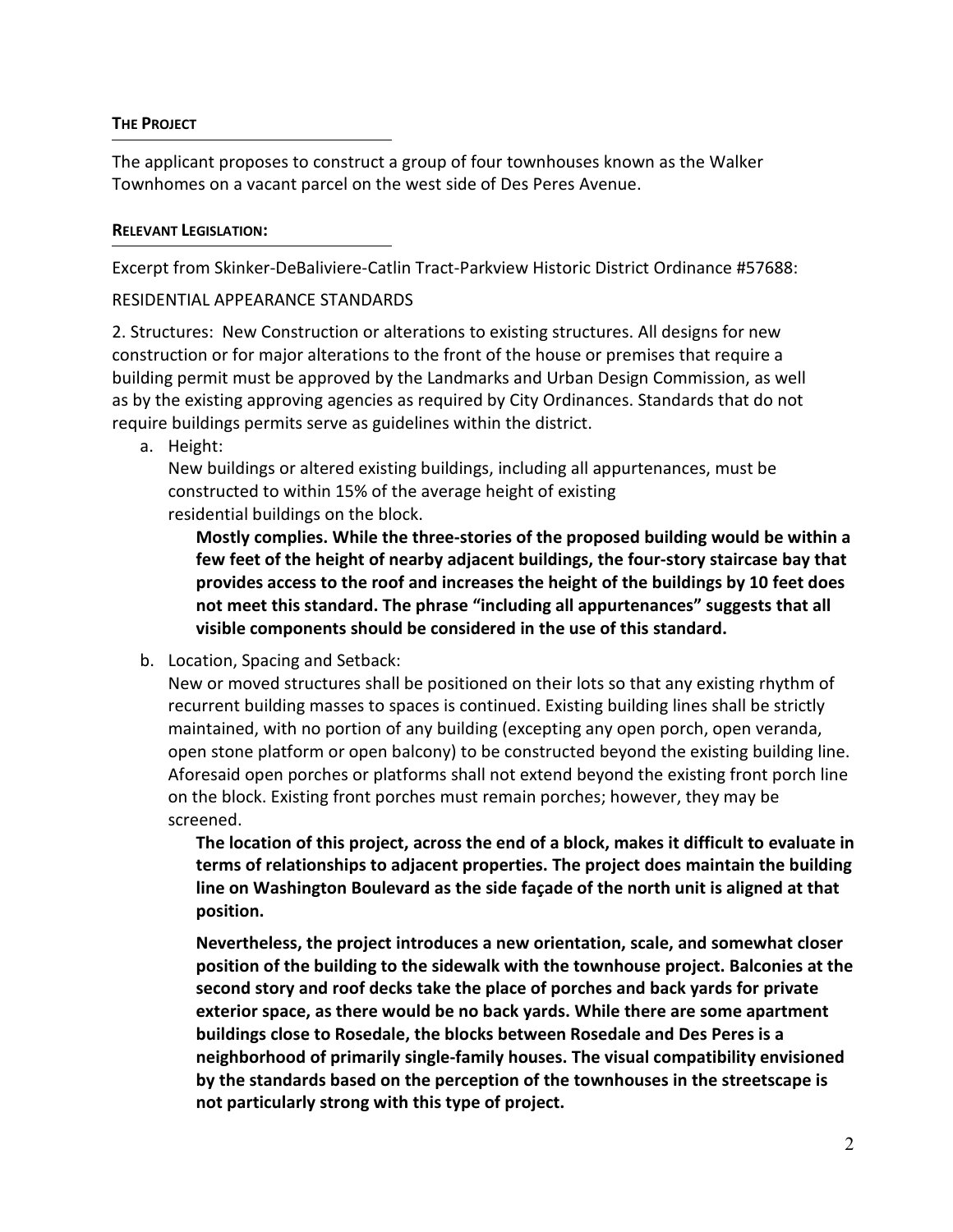c. Exterior materials (for permit required work):

Exterior materials when visible from the street should be of the type originally used when the proposed Historic District area was developed: brick, stone, stucco, wood and wrought and cast iron. Although artificial siding or facing materials are not, in general, compatible, the Historic District Review Committee may be consulted for a list of current, compatible materials and their costs, for use by property owners wishing to improve their buildings.

**Partially complies. While the standards acknowledge that a variety of materials appear in the district, most of the buildings have one dominant material and color. In contrast, the proposed townhouses would have brick, cement board panels, and cement board siding, each a different color. While the large windows reduce the amount of solid material, the panels are the dominant solid material in the façade and side wall that are visible from Des Peres. The cementboard siding is a prominent accent material. Brick would be seen as a secondary material on the facades, although its use as the foundation and in the stair tower heightens its visual presence.** 

**The number of materials, contrasting colors and color blocking reduce the compatibility of this project with other buildings in the historic district. Some reconsideration of colors is recommended to make the project appear as having a coherent façade materiality and color, as is characteristic of houses and apartment buildings in the district.** 

d. Details (for permit required work):

Architectural details on existing structures, such as columns, pediments, dormers, porches, and bay windows should be maintained in their original form if at all possible. Renovations involving structural changes to window or door openings are permit-required work and thus must be reviewed by the Landmarks and Urban Design Commission. Design of these renovations should be compatible in scale, materials, and color with existing features of the building and with adjacent historical structures. When on the front of a building, wood or factory-finished colored metal is the preferred material for frames of new and replacement storm windows and screens and storm and screen doors. Awnings on the front of a house should be canvas or canvas-type materials.

New buildings should be detailed so as to be compatible with existing buildings, respecting scale, rhythm, window proportions, important cornice lines, use of materials, etc. Complete plans for all proposed new construction or major alterations which require permits must be submitted to the Landmarks and Urban Design Commission for approval.

**These townhouses appear to be designed as contemporary units with the fenestration, balconies, proportions and important lines associated with residential design in 2015 rather than with a strong emphasis on relationships with existing buildings in the district. While compatibility does not require comparability, it is hard to find architectural elements that ground the design in the district and provide visual compatibility.**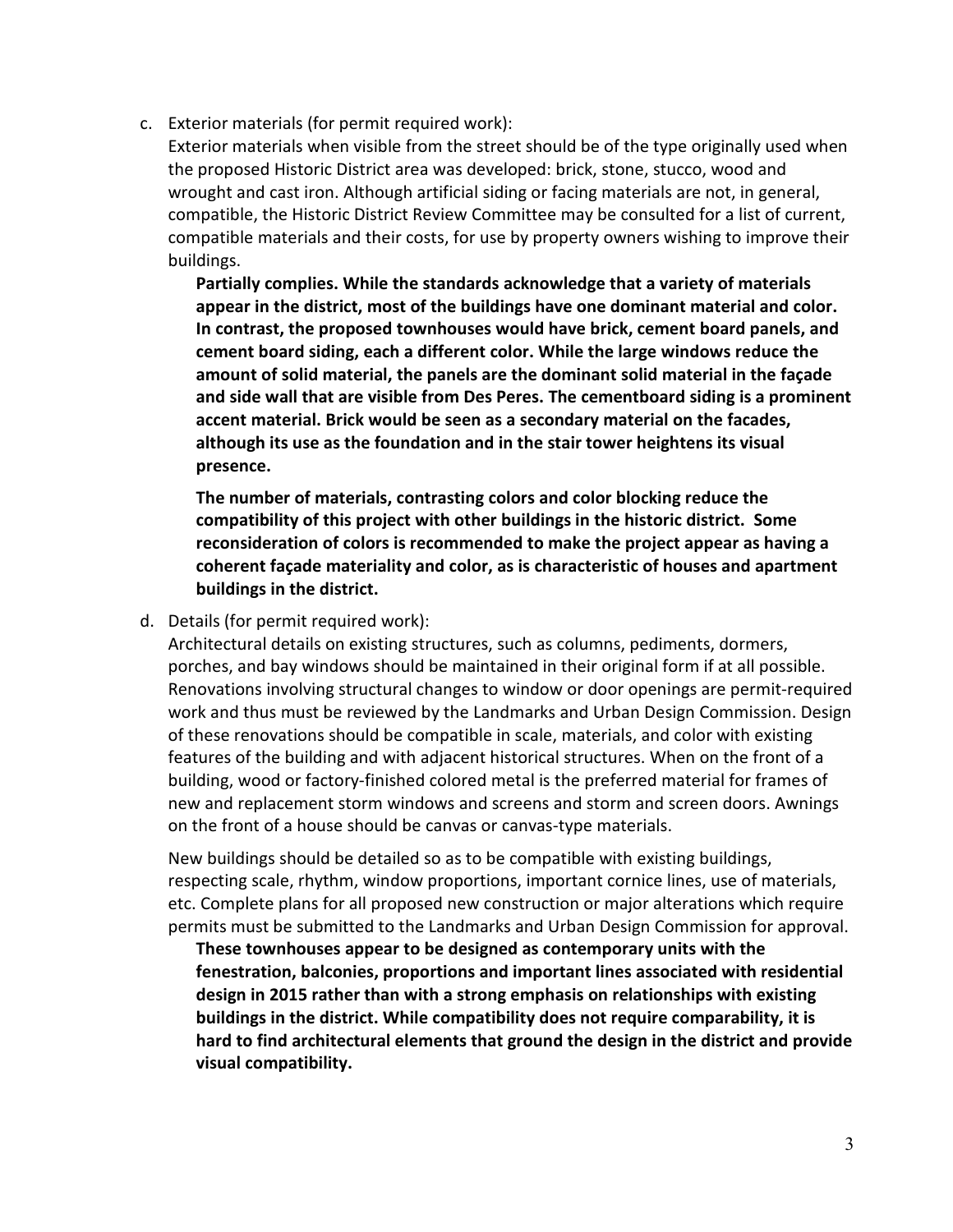# e. Roof Shapes:

When there is a strong, dominant roof shape in a block, proposed new construction or alteration should be viewed with respect to its compatibility with existing buildings. **While flat roofs are found in the district, the roof with its enclosed staircase access is a modern amenity rather than an element that increases the compatibility of the project with the district.** 

f. Roof Materials:

Roof materials should be slate, tile, copper or asphalt shingles where the roof is visible form the street. Incompatible materials are not encouraged. Design of skylights or solar panels, where prominently visible from the street and when requiring a permit, will be reviewed by the Landmarks and Urban Design Commission for their visual compatibility.

# **Complies. The roof is flat and not street visible.**

- g. Walls, Fences and Enclosures:
	- Front –

In Parkview, no fence, wall or hedge may be erected in front of the building line. In the Catlin Tract, no wall or fence may be erected in front of the building line; no hedge in front of the building line may exceed four feet in height.

Elsewhere in the district, front yard dividers or enclosures are permitted, but they shall be of brick, stone, brick-faced concrete, ornamental iron, or hedge and should not exceed four feet in height. Earth-retaining walls are permitted, to be constructed of compatible materials, not to exceed maximum grade of the lot. In Parkview, earth-retaining walls must not exceed a height of two feet above the highest point of the sidewalk in front of the property.

Side –

Fences or walls on or behind the building line, when prominently visible from the street, should be of wood, stone, brick, brick-faced concrete, ornamental iron, or dark-painted chain link. All side fences shall be limited to six feet in height. In the Catlin Tract, all fences behind the front building line must be limited to five feet.

**Complies. The proposed fence at the building line of the north unit meets the standard for location; its design has not been submitted for review.** 

h. Landscaping:

The installation of street trees is encouraged. In front of new buildings, street trees may be required. Front lawn hedges shall not exceed four feet in height along the public sidewalk. No live trees shall be removed for new construction without the approval of the Landmarks and Urban Design Commission. The Historic District Review Committee will keep a directory of recommended landscape materials.

**Several trees would be removed from the vacant lot.**

i. Paving and Ground Cover Materials:

Where there is a predominant use of a particular ground cover (such as grass) or paving material, any new or added material should be compatible with the streetscape, and must not cause maintenance problems or hazards for public walkways (sidewalks). Loose rock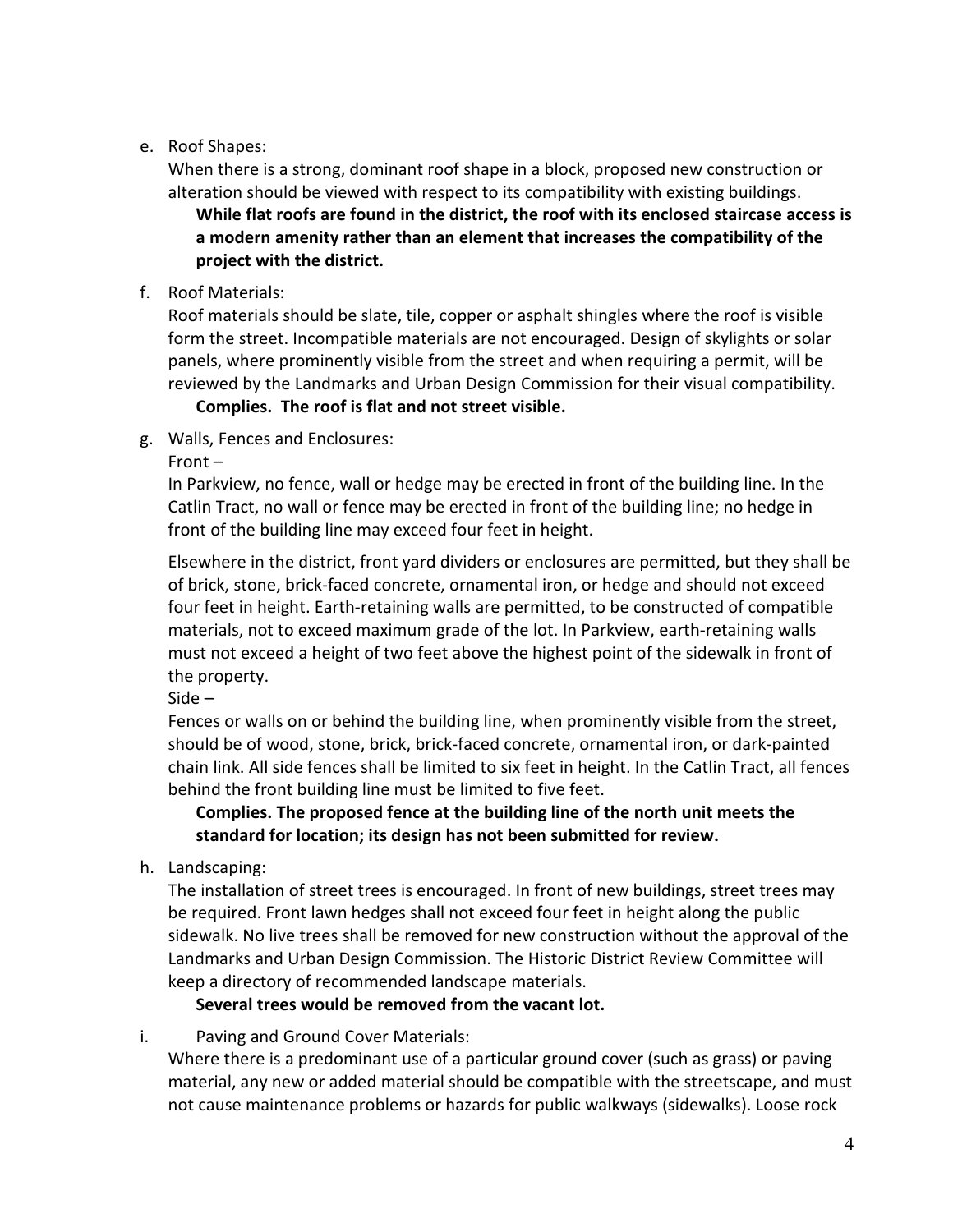and asphalt are not acceptable for public walkways (sidewalks) or for ground cover in areas bordering public walkways (sidewalks).

# **Complies.**

j. Street Furniture and Utilities:

All free-standing light standards placed in the front yard of any structure or premises should be compatible with construction in the neighborhood. The design and location of all items of street furniture located on the tree lawn between the sidewalk and the street must be approved by the Landmarks and Urban Design Commission. Where possible, all new utility lines shall be underground. No commercial or political advertising may occur on the public right-of-way.

**Not applicable**.

# **PRELIMINARY FINDINGS AND CONCLUSION:**

The Cultural Resources Office's consideration of the criteria for new residential construction in the Skinker-DeBaliviere Historic District Standards led to these preliminary findings:

- The proposed site for construction, 519-525 Des Peres Avenue, is located in the Skinker-DeBaliviere Local Historic District at the southwest corner of Des Peres and Washington.
- The applicant proposes to construct four townhouses that face Des Peres and use balconies and roof decks to compensate for the lack of outdoor space at grade. Garages on the ground story will be accessed from the rear of each unit.
- The project is contemporary in scale, siting, design, use of materials, and provision of amenities. As such, it does not meet many of the standards for new construction in the historic district standards and it is difficult to recommend that the current design be granted preliminary approval.
- The standards clearly express an expectation of compatibility and do not exempt contemporary design.
- The adjustment of materials and colors to reduce contrasts and reflect patterns of exterior materials and use of color in the district is the most obvious way to improve compatibility and is a recommended condition for approval.
- Should the Board grant preliminary approval for this design, per the Preliminary Review Policy and Procedures adopted by the Board on March 24, 2014, the a preliminary review for new construction is valid for two years from the time that the Preservation Board grants such approval.

Based on the Preliminary findings, the Cultural Resources Office recommends that the Preservation Board grant preliminary approval for the proposed new construction only with the condition that the proposed materials and colors be adjusted to reflect more compatibility with the historic district and meet the intent of the standards. The usual stipulation that design be developed as proposed and that final details will be reviewed and approved by the Cultural Resources Office is recommended as well.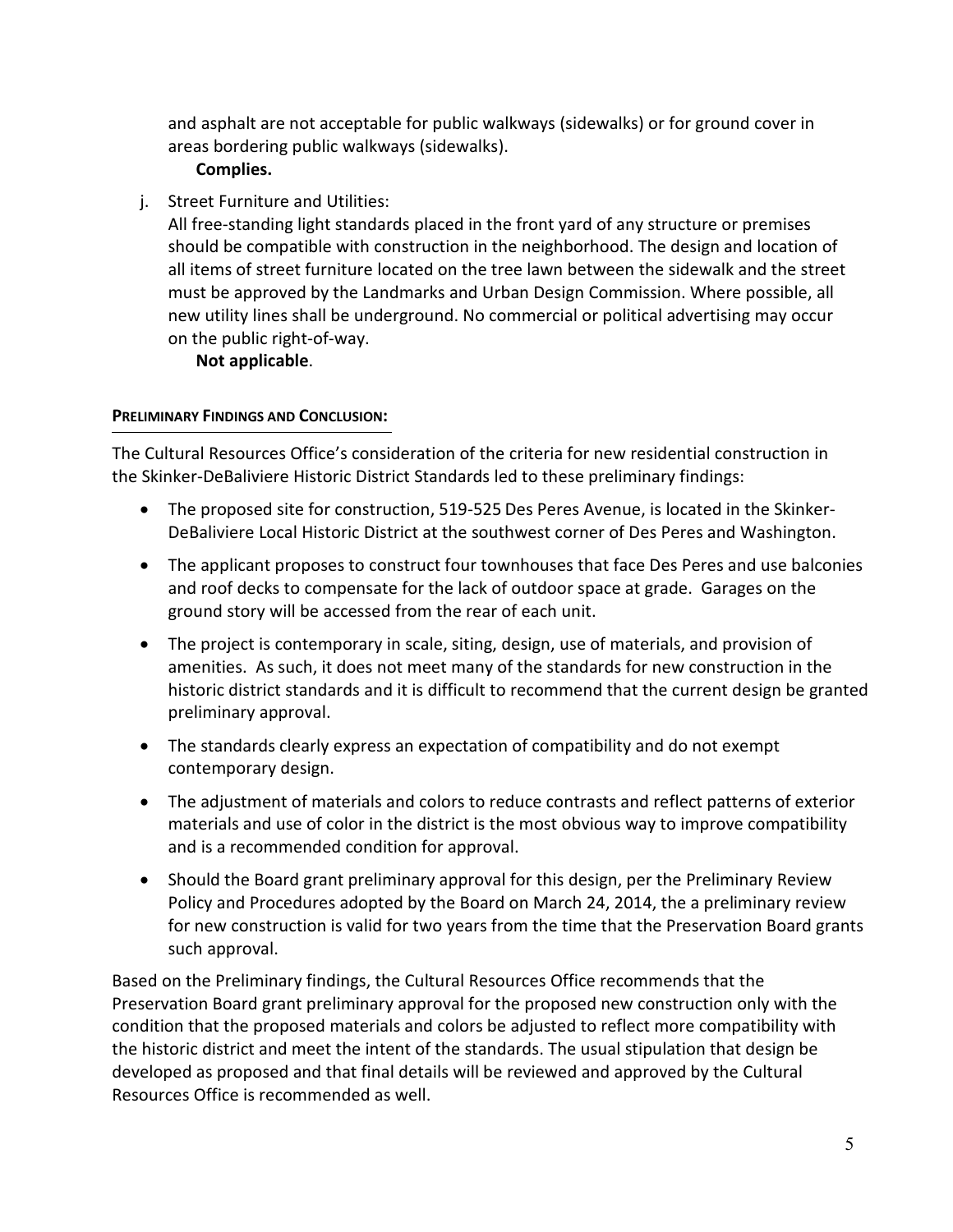

**PROPOSED TOWNHOUSES, DES PERES AVENUE VIEW** 



**PROPOSED SITE PLAN**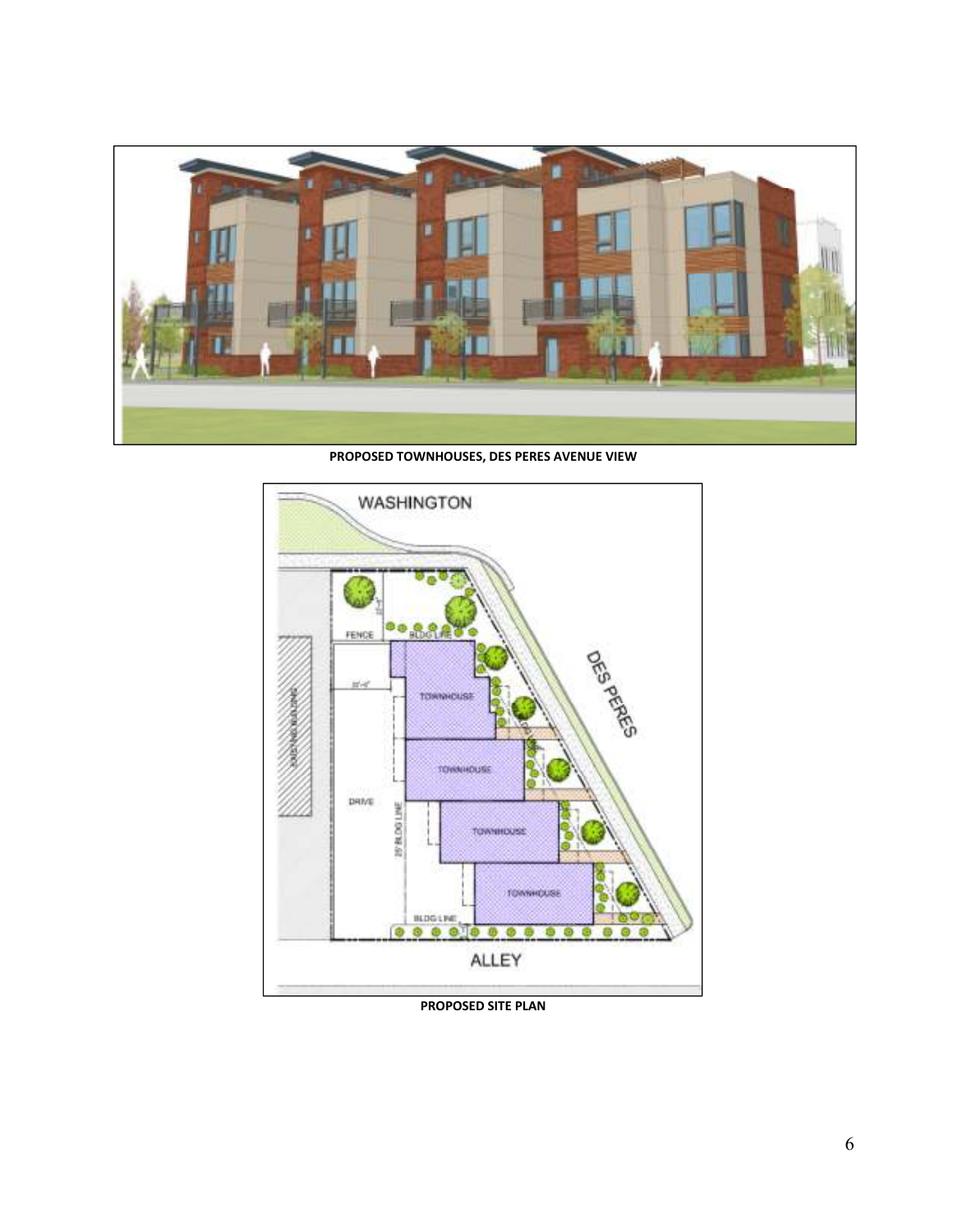

#### **DES PERES FAÇADE ELEVATION**



**WEST, REAR ELEVATION**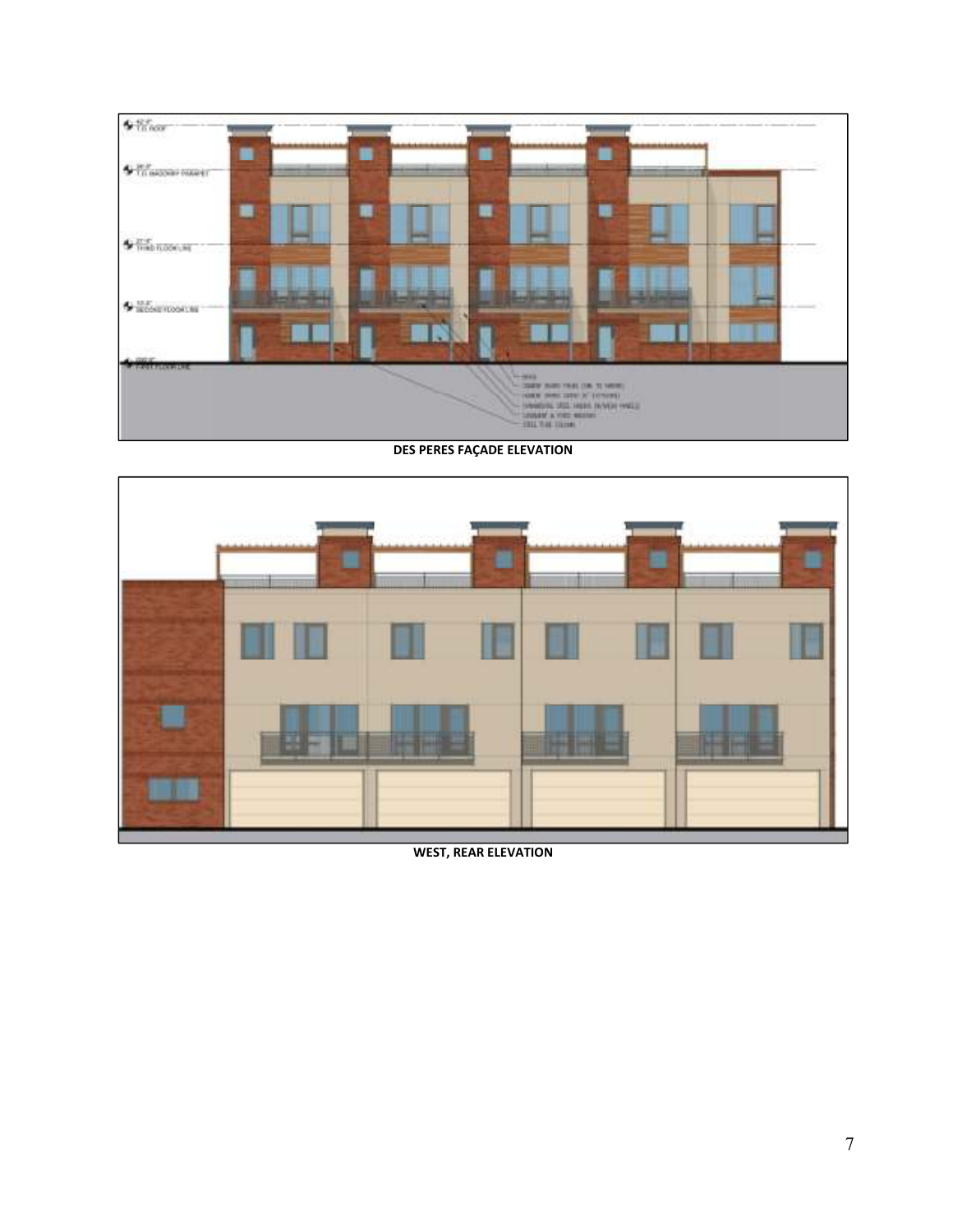

PLANNING & URBAN **DESIGN AGENCY** CULTURAL RESOURCES OFFICE FRANCIS G. SLAY, Mayor

| DATE:         | June 22, 2015                                                 |
|---------------|---------------------------------------------------------------|
| ADDRESS:      | 4711 Westminster Place                                        |
| ITEM:         | New Application to retain/construct retaining walls           |
| JURISDICTION: | Central West End Local Historic District - Ward 28            |
| STAFF:        | Andrea Gagen, Preservation Planner, Cultural Resources Office |



**4711 WESTMINSTER PLACE** 



# **OWNER/APPLICANT:**

Annette R. Appell & Cheryl Tadin

#### **RECOMMENDATION:**

That the Preservation Board uphold the Director's denial, as the retaining wall does not comply with the Central West End Historic District Standards.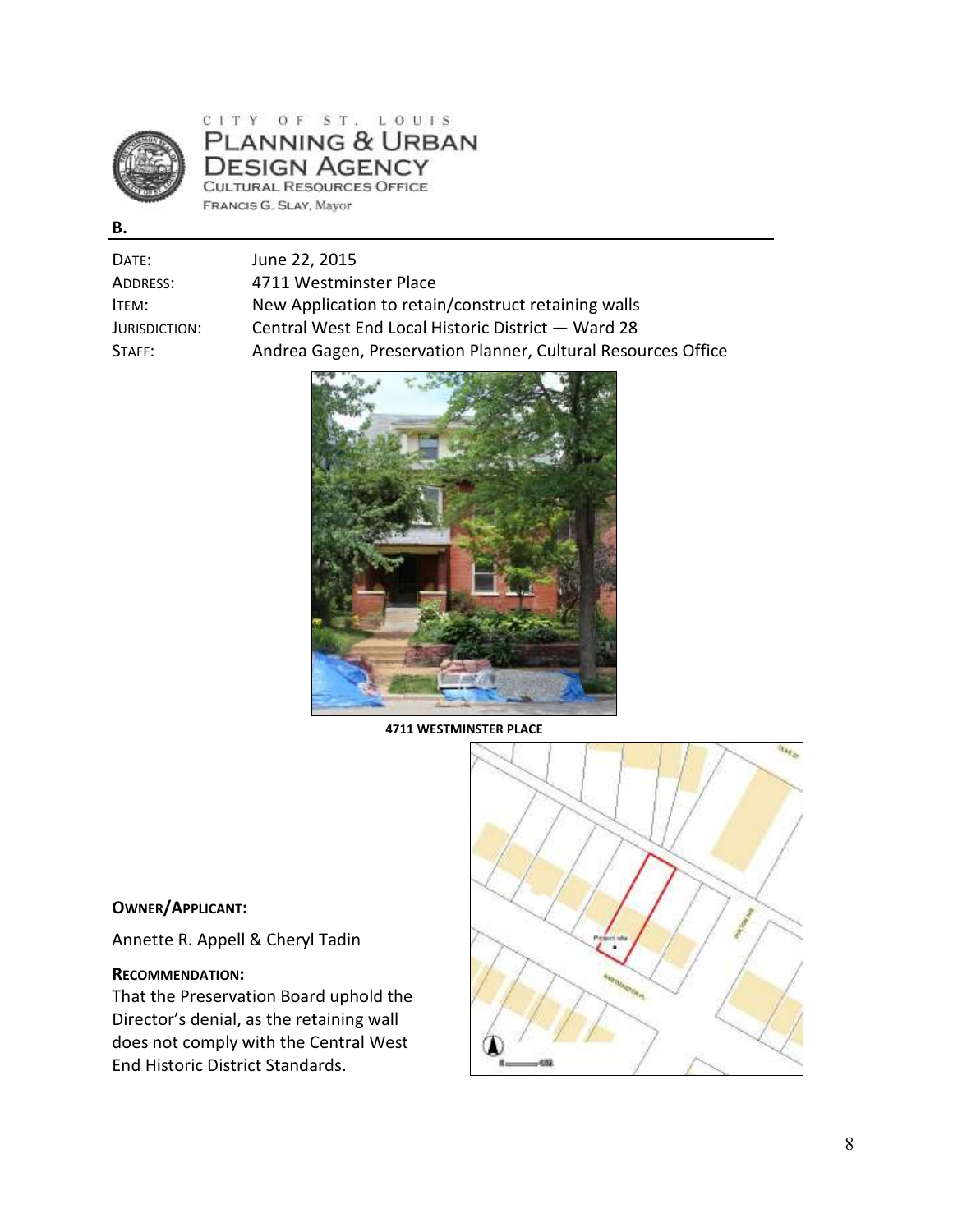### **THE CURRENT WORK:**

The applicant has applied for a building permit application to retain and finish a concrete block retaining wall approximately 2 feet in height in front of the building at 4711 Westminster Pl. and to construct a slightly lower second wall at the sidewalk. The applicant started the rear tier of the retaining wall without a permit and when a Stop Work Order was placed, came in to apply for a permit. The application was denied as the retaining walls did not meet the Central West End historic district standards. The owner appealed the denial.

#### **RELEVANT LEGISLATION:**

Excerpt from Ordinance #69423, Central West End Historic District:

B. Landscaping

If there is a predominance of a particular feature, type or quality of landscape design, any new landscaping shall be compatible when considering mass and continuity. In particular, original or historic earth terraces shall be preserved and shall not be altered or interrupted by the introduction of retaining walls, landscape ties, architectural or landscaping concrete block, etc. Wherever such retaining walls have compromised historic terraces, the removal of the walls and restoration of the historic terraces is encouraged. Where appropriate, tree lawns shall be preserved or restored.

# **Does not comply. The original terrace has been altered. A new concrete block retaining wall has been installed and a second is proposed. Both the new retaining walls and the material are prohibited under this standard.**

### **PRELIMINARY FINDINGS AND CONCLUSION:**

The Cultural Resources Office's consideration of the Central West End Historic District standards and the specific criteria for landscaping on a visible facade led to these preliminary findings.

- 4711 Westminster Place is located in the Central West End Local Historic District.
- The retaining wall was constructed without a permit. In response to a complaint, the Cultural Resources Office issued a Stop Work Order.
- The applicant wishes to complete the rear tier wall and construct a second wall closer to the sidewalk.
- The original slope of the front terrace has been altered. Bricks were previously laid on the slope to help retain the soil.
- The wall is highly visible and constructed of decorative concrete blocks, which is not an acceptable material under the historic district standards.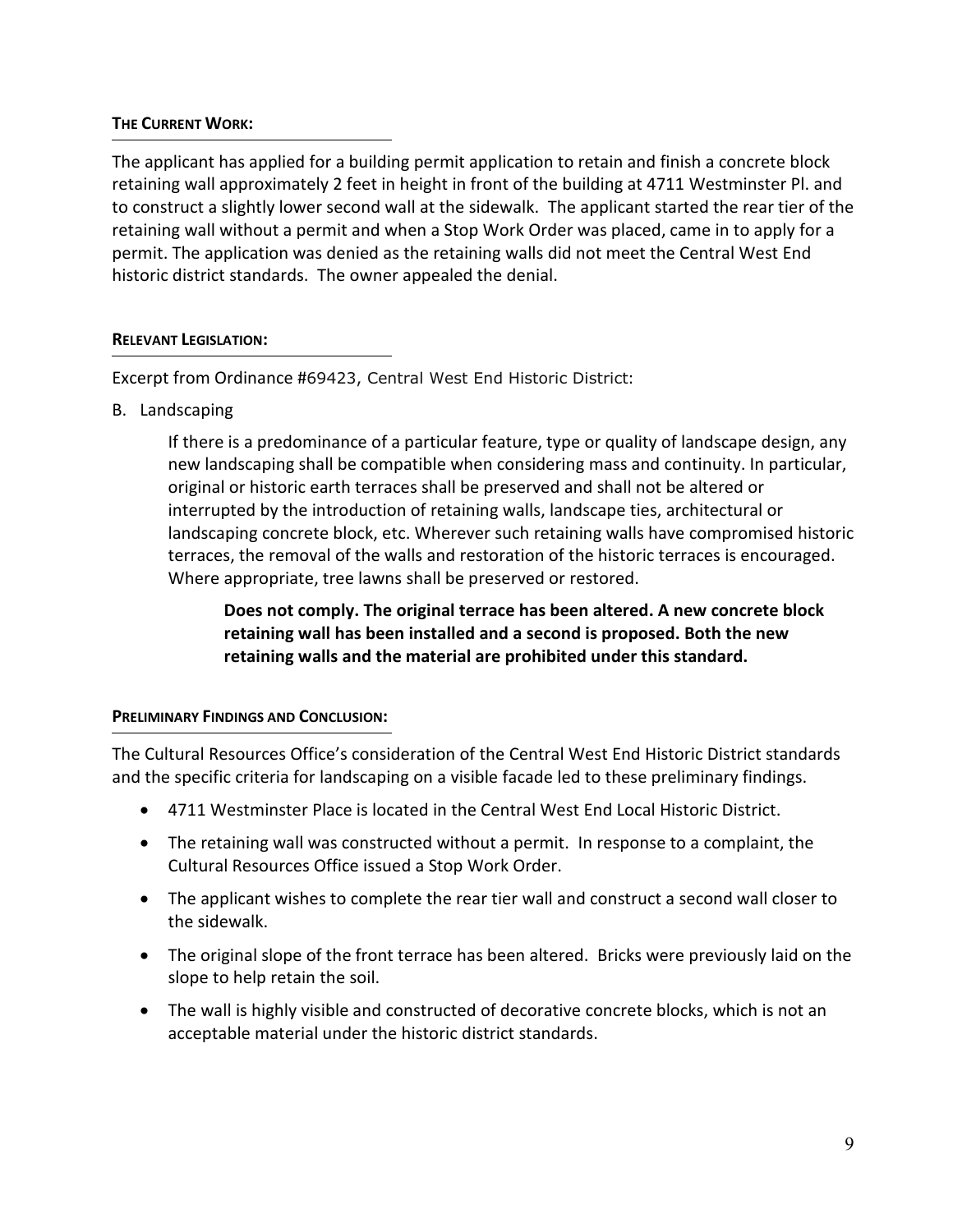Based on these preliminary findings, the Cultural Resources Office recommends that the Preservation Board uphold the Director's denial of the application as it does not comply with the Central West End Local Historic District standards.



**VIEW OF SLOPE BEFORE RETAINING WALL CONSTRUCTION** 



**VIEW OF PARTIALLY CONSTRUCTED WALL**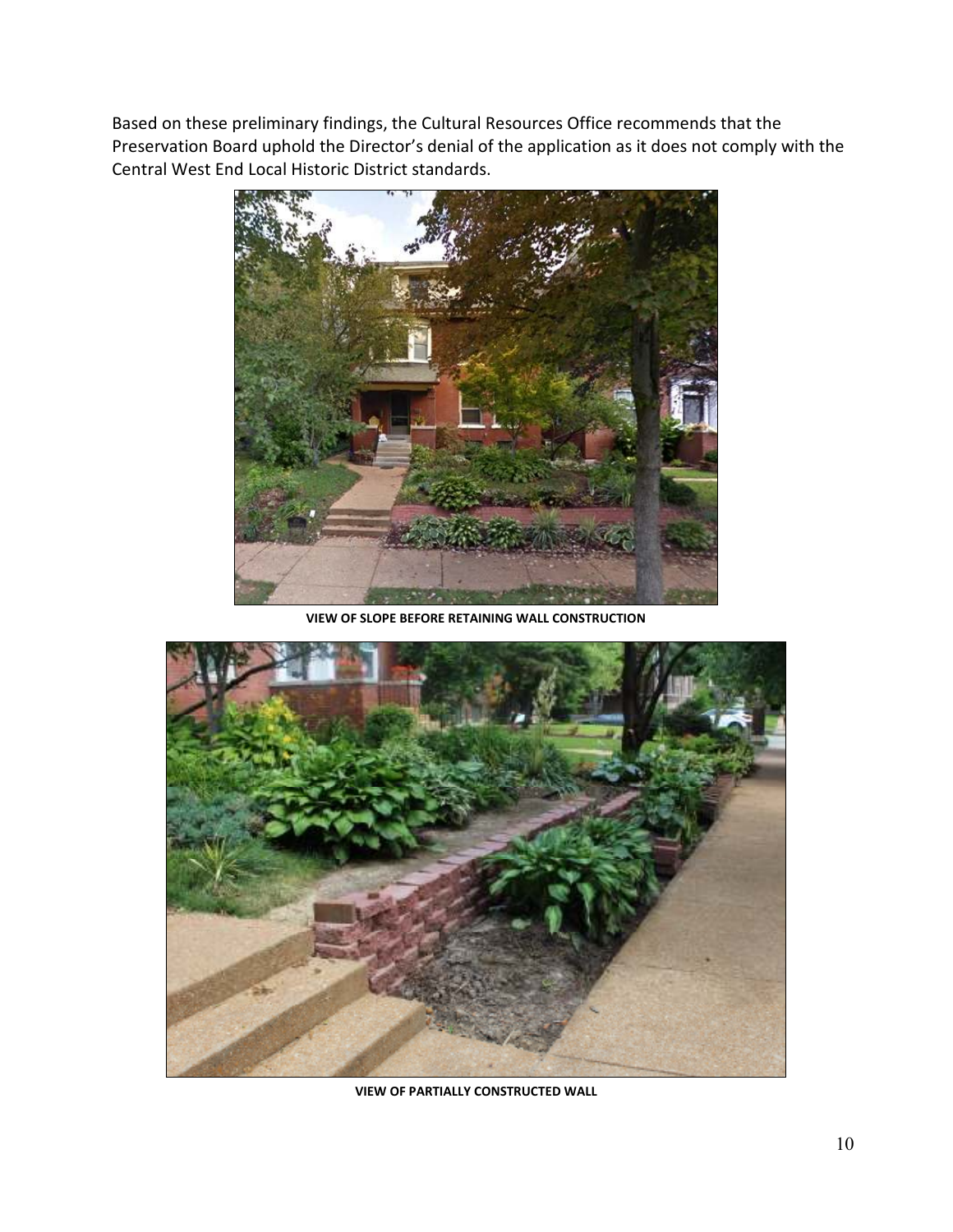

# CITY OF ST. LOUIS<br>PLANNING & URBAN **DESIGN AGENCY** CULTURAL RESOURCES OFFICE FRANCIS G. SLAY, Mayor

| ٠<br>. . |  |
|----------|--|
| ×        |  |

| Date:         | June 22, 2015                                                 |
|---------------|---------------------------------------------------------------|
| Address:      | 2054 Ann Avenue                                               |
| ITEM:         | Appeal of Director's denial to construct a fence              |
| Jurisdiction: | McKinley Heights Local Historic District - Ward 7             |
| Staff:        | Andrea Gagen, Preservation Planner, Cultural Resources Office |
|               |                                                               |



**2054 ANN** 

### **OWNER/APPLICANT:**

Mitchell D. Munson

### **RECOMMENDATION:**

That the Preservation Board uphold the Director's denial, as the fence does not comply with the McKinley Heights Historic District Standards.

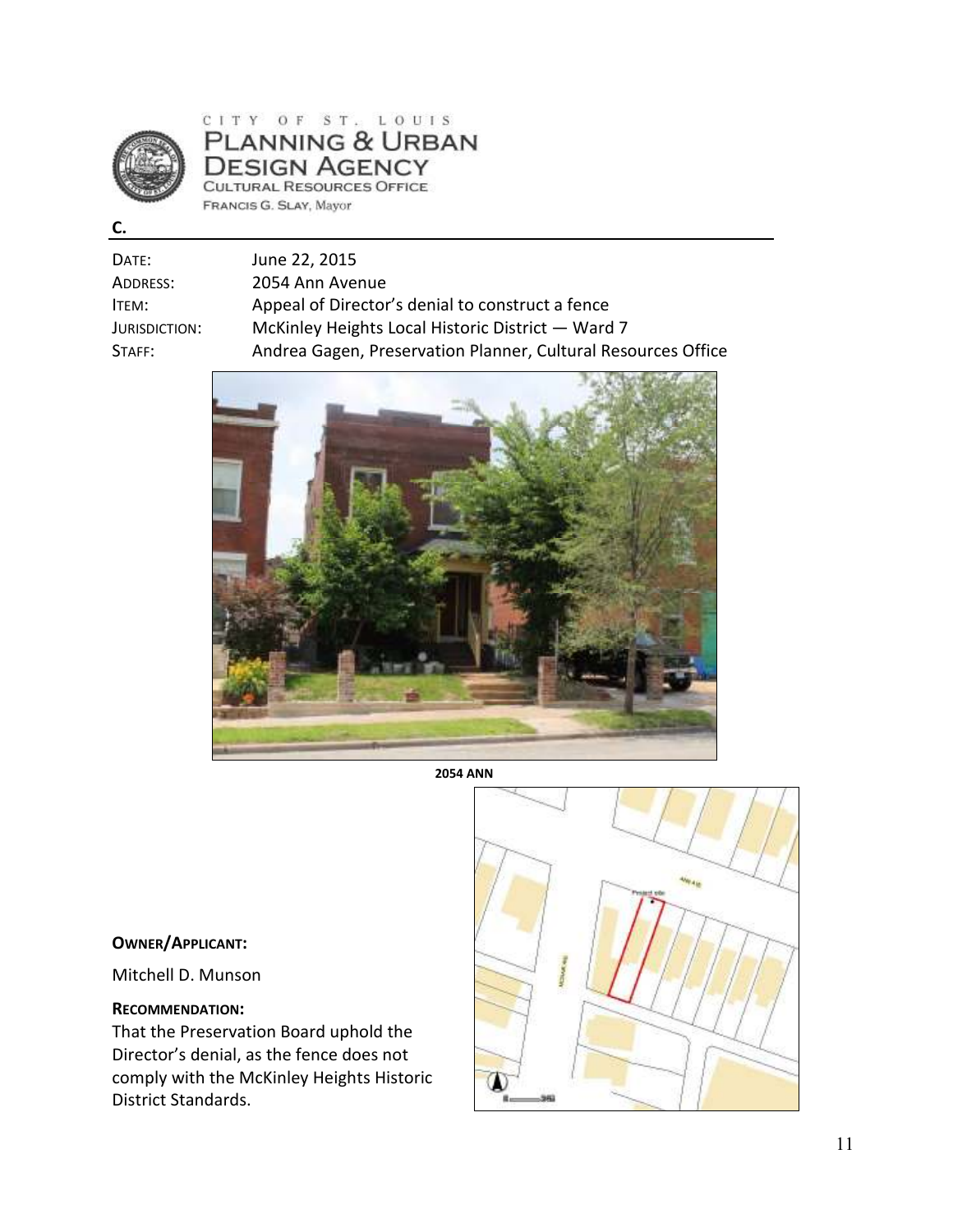### **THE CURRENT WORK:**

The owner has applied for a building permit application to retain a masonry and iron fence being erected in front of a building at 2054 Ann. The owner initially inquired about applying to construct a fence at the Cultural Resources Office's hotspot desk at City Hall. The owner was told that the permit would not be issued over-the-counter as the proposed fence did not comply with the McKinley Heights historic district standards. The owner did not apply for a permit at that time. Later, the Cultural Resources Office received a complaint about a fence being constructed without a permit at 2054 Ann. A Stop Work Order was placed and the owner came in to apply for a permit. The application was denied as fence did not meet the historic district standards. The owner has appealed the denial.

## **RELEVANT LEGISLATION:**

Excerpt from Ordinance #67901, McKinley Heights Historic District:

# 403.1 Low Fences:

Low fences are to have a height of 48" or less, measured from the ground.

1) Low fences shall be of one of the following types:

a. Wrought or cast iron;

b. Treated or rot-resistant wood picket fence consisting of posts, rails, and vertical pickets painted or treated with opaque stain; or

c. Chain link, but only if it is behind a Private Facade and either painted a dark color or clad with a dark colored vinyl.

d. Masonry materials that replicate existing stone or brick work of primary building with matching joints and materials.

2) Low fences shall be based on a Model Example. When located in front of a Public Facade of the building, The Model Example fence shall be located in front of a building of similar vintage to the property under consideration.

3) In no event shall a low fence obscure significant architectural features of a building.

**Does not comply as a low fence. The constructed fence is not based on an appropriate Model Example. Moreover, the fence would introduce a non-traditional combination of stone and brick for the masonry. The stone base appears as, and would function as, a retaining wall. The combination of masonry piers and iron railings for a low fence, instead of the usual all iron fence of a Model Example, makes the fence have more of a presence that takes attention away from the historic building.** 

# **PRELIMINARY FINDINGS AND CONCLUSION:**

The Cultural Resources Office's consideration of the McKinley Heights Historic District standards and the specific criteria for low fences led to these preliminary findings.

• 2054 Ann Avenue is located in the McKinley Heights Local Historic District.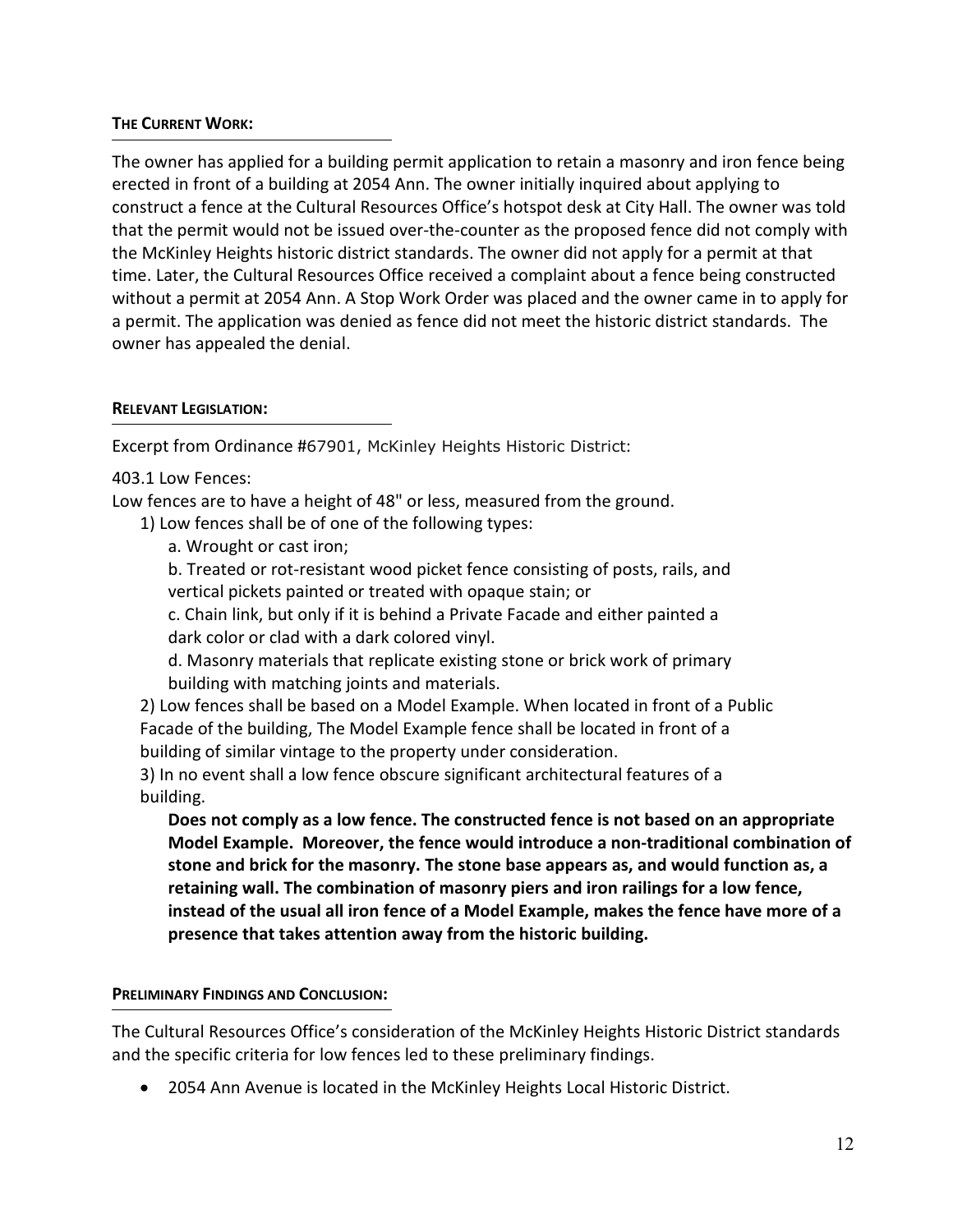- The fence was constructed without a permit and the owner was aware a permit was needed. In response to a complaint, the Cultural Resources Office issued a Stop Work Order.
- The applicant wishes to complete the fence and install the wrought iron railing.
- The fence is highly visible and is not based on a Model Example. A Model Example would need to be an historic low fence, likely an all iron one, in front of a building of similar age.
- The fence varies considerably from a Model Example fence and would introduce nontraditional combinations of materials that do not meet the intent of the standards.

Based on these preliminary findings, the Cultural Resources Office recommends that the Preservation Board uphold the Director's denial of the application as the fence does not comply with the McKinley Heights Local Historic District standards.



**VIEW OF PARTIALLY CONSTRUCTED FENCE**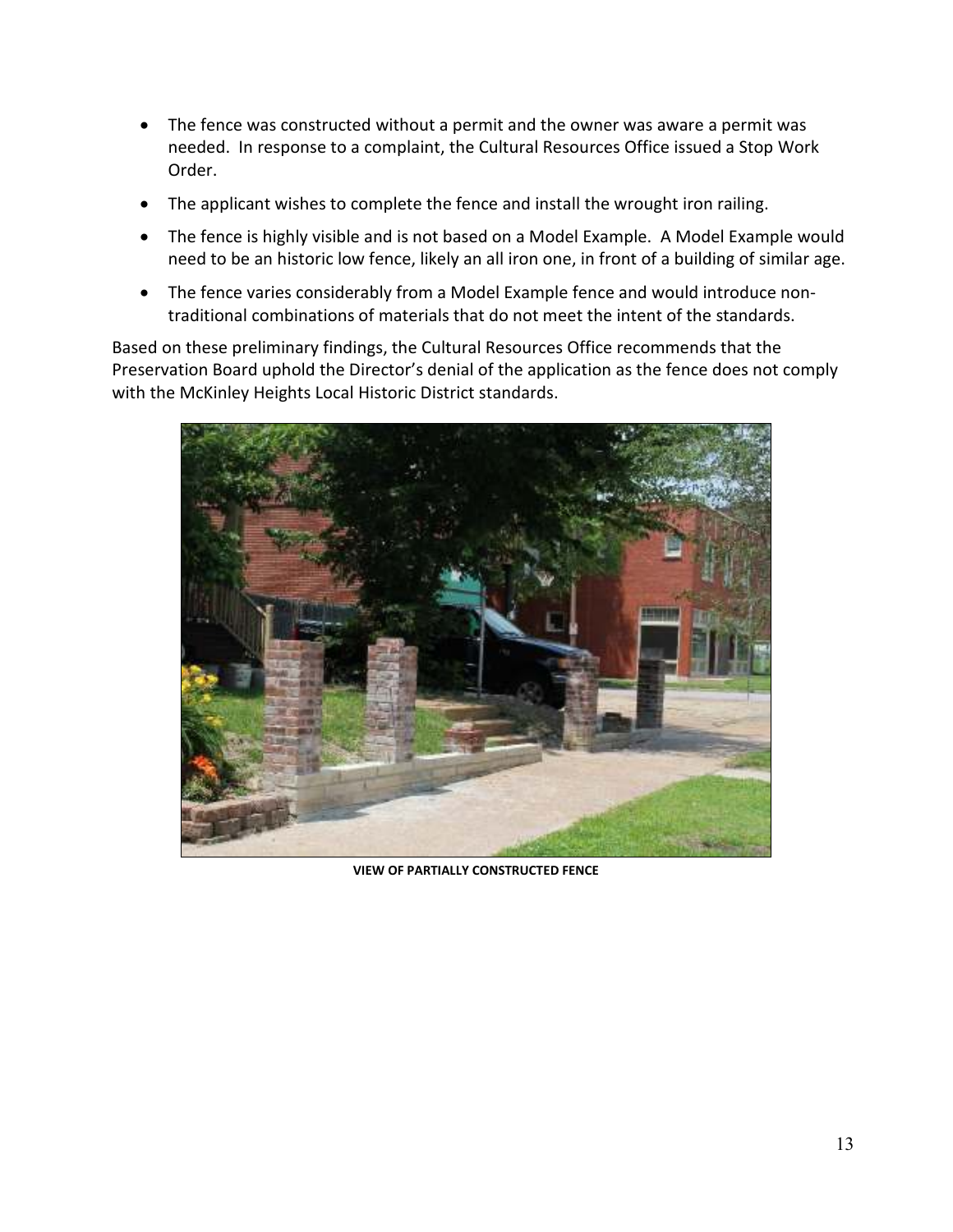

CITY OF ST. LOUIS<br>PLANNING & URBAN **DESIGN AGENCY** CULTURAL RESOURCES OFFICE FRANCIS G. SLAY, Mayor

| ×<br>I<br>۰, |
|--------------|
|--------------|

| Date:         | June 22, 2015                                                                      |
|---------------|------------------------------------------------------------------------------------|
| Address:      | 4046-48 Shenandoah Avenue                                                          |
| ITEM:         | Appeal of Director's denial to retain front door and install three additional non- |
|               | compliant doors                                                                    |
| Jurisdiction: | Shaw Neighborhood Local Historic District - Ward 8                                 |
| STATE:        | Bob Bettis, Preservation Planner, Cultural Resources Office                        |
|               |                                                                                    |



**4046-48 SHENANDOAH** 

**OWNER/APPLICANT:**  Jose Orellana & Linda Griffin

### **RECOMMENDATION:**

That the Preservation Board uphold the Director's denial, as the entry doors do not comply with the Shaw Historic District Standards.

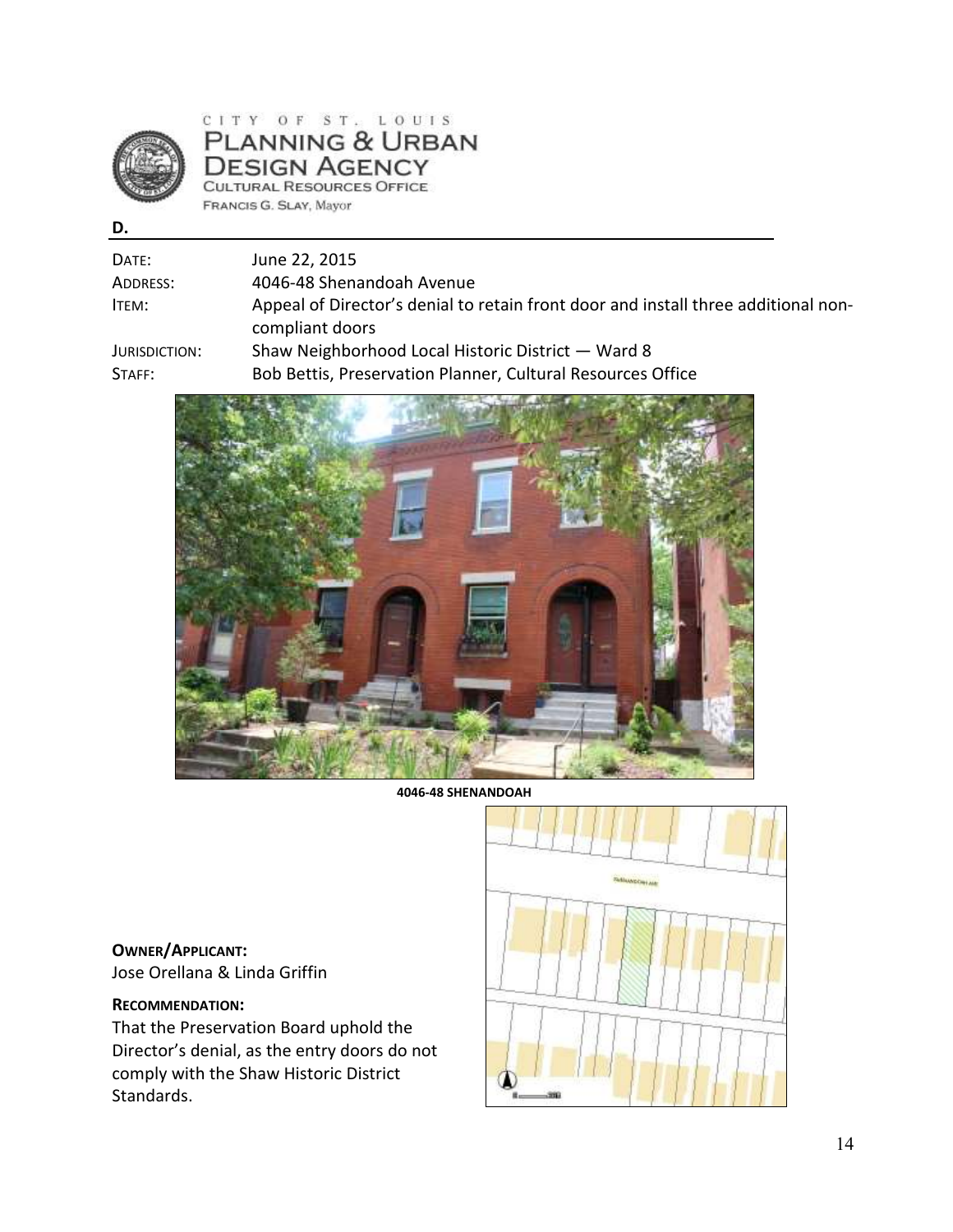### **THE CURRENT WORK:**

The four front entry doors at 4046-48 Shenandoah Avenue are the current work. The doors were originally half-glass doors with a lower panel ornamented with a laurel wreath detail. One new door, installed without a permit, is contemporary in appearance with a leaded glass oval window. A Citizen's Service Bureau complaint regarding the doors was received in May and a citation letter was issued. The owner then applied for a permit. The permit was denied and the owner has appealed the decision.

### **RELEVANT LEGISLATION:**

Excerpt from Ordinance #59400, the Shaw Neighborhood Historic District:

# **Residential Appearance and Use Standards**

D. Details:

Architectural details on existing structures, such as columns, dormer, porches and bay windows, should be maintained in their original form, if at all possible. Architectural details on new buildings shall be compatible with existing details in terms of design and scale. Doors, dormers, windows and the openings on both new and renovated structures should be in the same vertical and horizontal proportions and style as in the original structures.

**Does not comply. The doors also are not compatible with the style of the building as they are of a contemporary design. The original doors, three of which remain in place, have a half light and a single panel below with a laurel wreath detail.** 

# **PRELIMINARY FINDINGS AND CONCLUSION:**

The Cultural Resources Office's consideration of the Shaw Neighborhood District standards and the specific criteria for walls on a visible facade led to these preliminary findings.

- 4046-48 Shenandoah Avenue is located in the Shaw Neighborhood Local Historic District.
- One entry door was installed without a permit.
- The applicant has not supplied evidence that the doors cannot be maintained in their original form.
- The installed and proposed new doors are not compatible with the architectural style of the building and are of a contemporary design and therefore do not meet the standards.

Based on these preliminary findings, the Cultural Resources Office recommends that the Preservation Board uphold the Director's denial of the application to retain the entry door installed without a permit and the application to install three others as they do not comply with the Shaw Neighborhood Local Historic District standards.